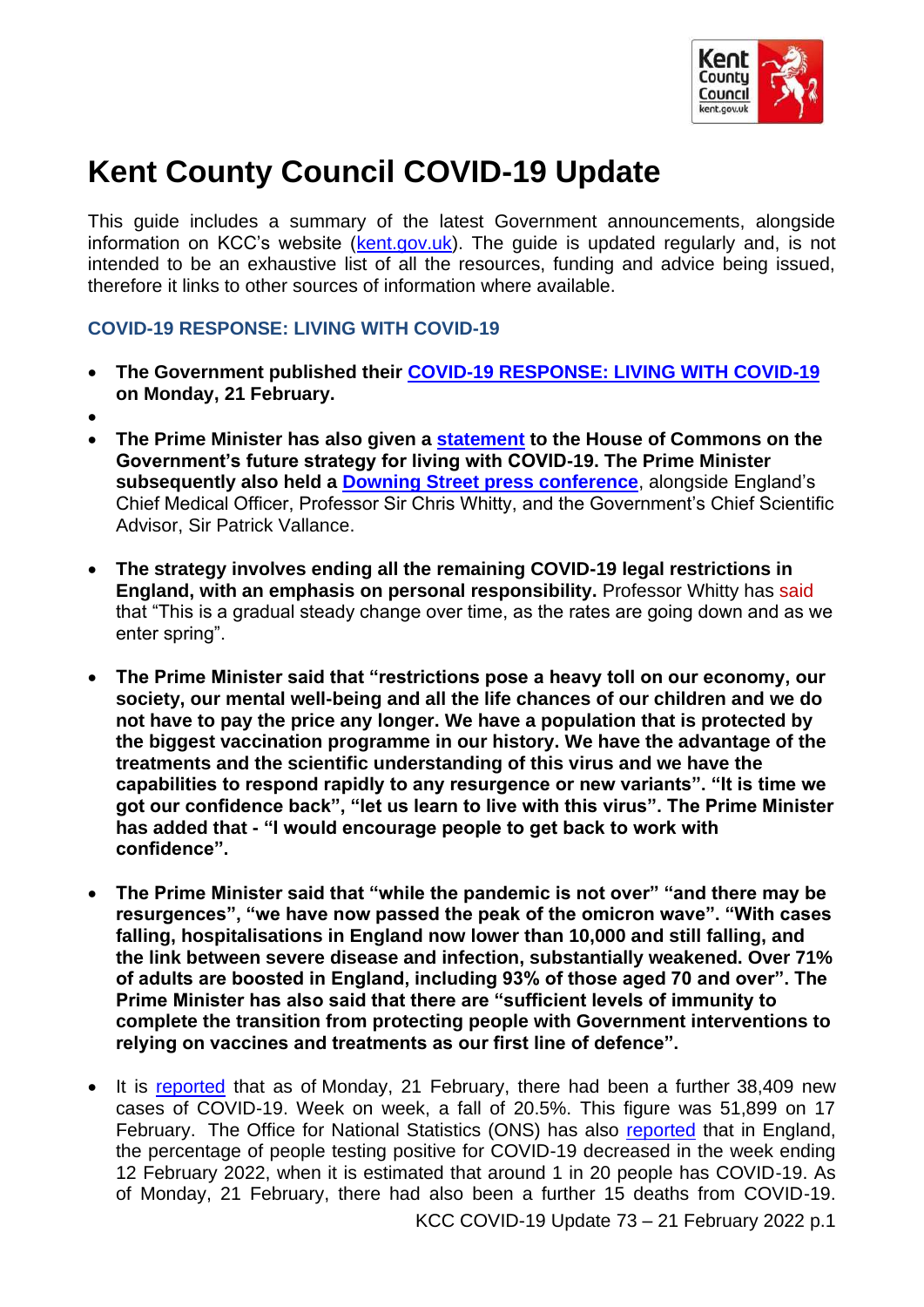Week on week, a fall of 19.1%. Professor Whitty has said that the number of people dying from COVID-19 "This is steadily going down". This figure was 183 on 17 February. As of Tuesday, 15 February, there had been a further 1,294 patients admitted to hospital. Week on week, a fall of 11.9%. Professor Whitty has [said](https://www.youtube.com/watch?v=77p5n1ESb6c) that the number of people in hospital with COVID-19 is "still significant and in some hospitals still providing a lot of pressure".

• **However, the Prime Minister has also emphasised that COVID-19 "remains a dangerous disease, particularly if you haven't been vaccinated and if you're vulnerable". Consequently, the Government will retain "some surveillance systems and plans for contingency measures which can be stood up if needed to respond to new variants". Sir Patrick Vallance has [said](https://www.youtube.com/watch?v=77p5n1ESb6c) that "there is no guarantee that the next variant will be less severe", and that that scaling back COVID measures "will increase transmission". So, in his analogy – "you can take your umbrella with you when the sun shines".** 

# [Further information](https://www.gov.uk/government/news/prime-minister-sets-out-plan-for-living-with-covid)

## <span id="page-1-1"></span>**The update comprises:**

- [The changes](#page-1-0)
- [Updated guidance](#page-2-0)
- [Underpinning COVID-19 legislation](#page-3-0)
- [COVID-19 booster vaccinations for the over-75s & immuno-suppressed](#page-4-0)
- [Future infections & variants](#page-4-1)
- [Building on the response to COVID-19](#page-5-0)

## <span id="page-1-0"></span>**THE CHANGES**

## **From Monday, 21 February:**

- **The guidance for staff and students in most education and childcare setting to undertake twice-weekly asymptomatic testing will end.**
- **Childcare providers are no longer required to notify Ofsted, or the childminder agency with which they are registered, of any COVID-19 cases in the setting, whether that is of a child or staff member.** They also do not have to submit notifications for any cases that have happened in the last 14 days. It remains a legal requirement under the [Early years foundation stage \(EYFS\) statutory framework](https://www.gov.uk/government/publications/early-years-foundation-stage-framework--2) to report cases of serious illness. Ofsted should be notified as soon as practical, and in any case within 14 days of a notifiable event happening.

[Information about what is classed as a notifiable event or serious incident and what to](https://www.gov.uk/guidance/report-a-serious-childcare-incident)  [tell Ofsted](https://www.gov.uk/guidance/report-a-serious-childcare-incident) [Future information](https://www.gov.uk/government/news/childcare-providers-no-longer-required-to-tell-ofsted-about-confirmed-covid-19-cases)

## **From Thursday, 24 February:**

• **The legal requirement to self-isolate following a positive test will end**. "Until April 1 [Government] will still require you to stay home if you test positive", and avoid contact with others for at least five full days. Professor Whitty has [said](https://www.youtube.com/watch?v=77p5n1ESb6c) that "as we look at the next weeks…I would urge people…if they have COVID" to self-isolate.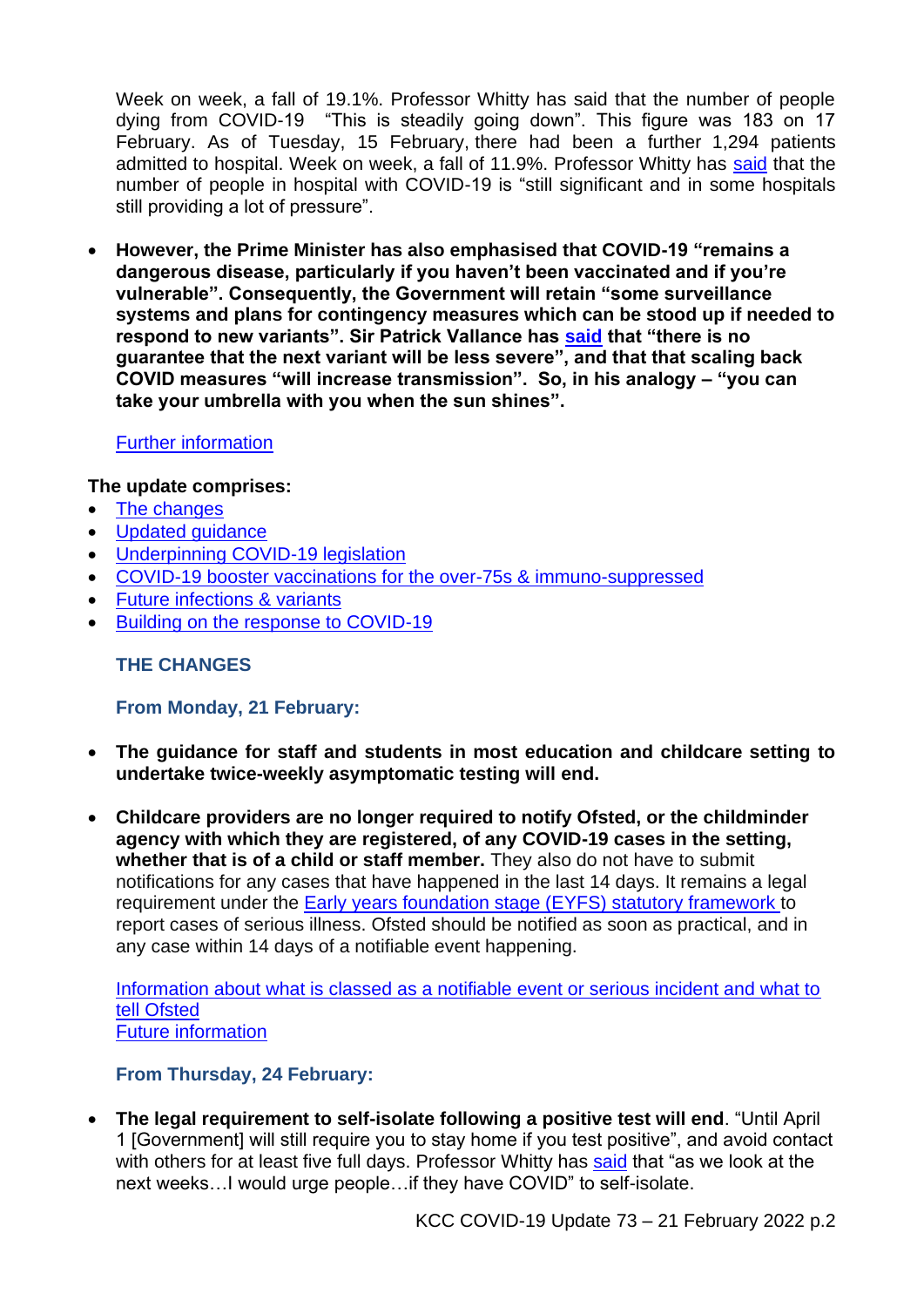- **Government will end the self-isolation support payment for people on low incomes,** "although COVID provisions for statutory sick pay can still be claimed for a further month". The Prime Minister has said that - "I know that won't [cover] everybody", and the Government is "trying to do it in other ways".
- **Routine contact tracing will end and Government will no longer ask fully vaccinated close contacts, and those under 18, to test daily for 7 days.**
- **The legal requirement for close contacts who are not fully vaccinated to selfisolate will end.** Until 1 April Government is till advising people who test positive to stay at home. After 1 April, Government will encourage people with COVID-19 symptoms to "exercise personal responsibility, just as [they] encourage people who may have flu to be considerate to others". New guidance will be published, which will be similar to that for seasonal flu. The new guidance is intended to allow people, and employers, to make their own judgments about the risk of catching or transmitting COVID-19.
- **Workers will no longer required to tell their employer if they need to self-isolate.**

## **From Friday, 1 April:**

- **Free symptomatic and asymptomatic testing for the general public will end.** By this point, the Prime Minister has said that Government hope "incidence will have further declined.
- **Government will continue to provide free symptomatic tests to the oldest age groups and those most vulnerable to COVID-19**. The Prime Minister has said that the Clinically Extremely vulnerable with have "priority access to therapeutics and vaccines".
- **Government is also working with retailers to ensure that everyone who wants to buy a test will be able to.** Professor Whitty has encouraged people to continue to take a lateral flow test in settings where people are most vulnerable.
- **Government will also no longer recommend the use of voluntary COVID Certification.** "The NHS app will continue to allow people to indicate their vaccination status for international travel".
- **Employers will no longer have to explicitly consider COVID-19 in their health and safety Risk Assessments.**

#### [Back to top](#page-1-1)

#### <span id="page-2-0"></span>**UPDATED GUIDANCE**

- [Coronavirus: how to stay safe and help prevent the spread](https://www.gov.uk/guidance/covid-19-coronavirus-restrictions-what-you-can-and-cannot-do)
- The quidance for working safely during COVID-19
- [Enabling safe and effective volunteering during COVID-19](https://www.gov.uk/guidance/enabling-safe-and-effective-volunteering-during-coronavirus-covid-19)
- [COVID-19: Wedding and civil partnership ceremonies, receptions and celebrations](https://www.gov.uk/guidance/coronavirus-covid-19-wedding-and-civil-partnership-ceremonies-receptions-and-celebrations)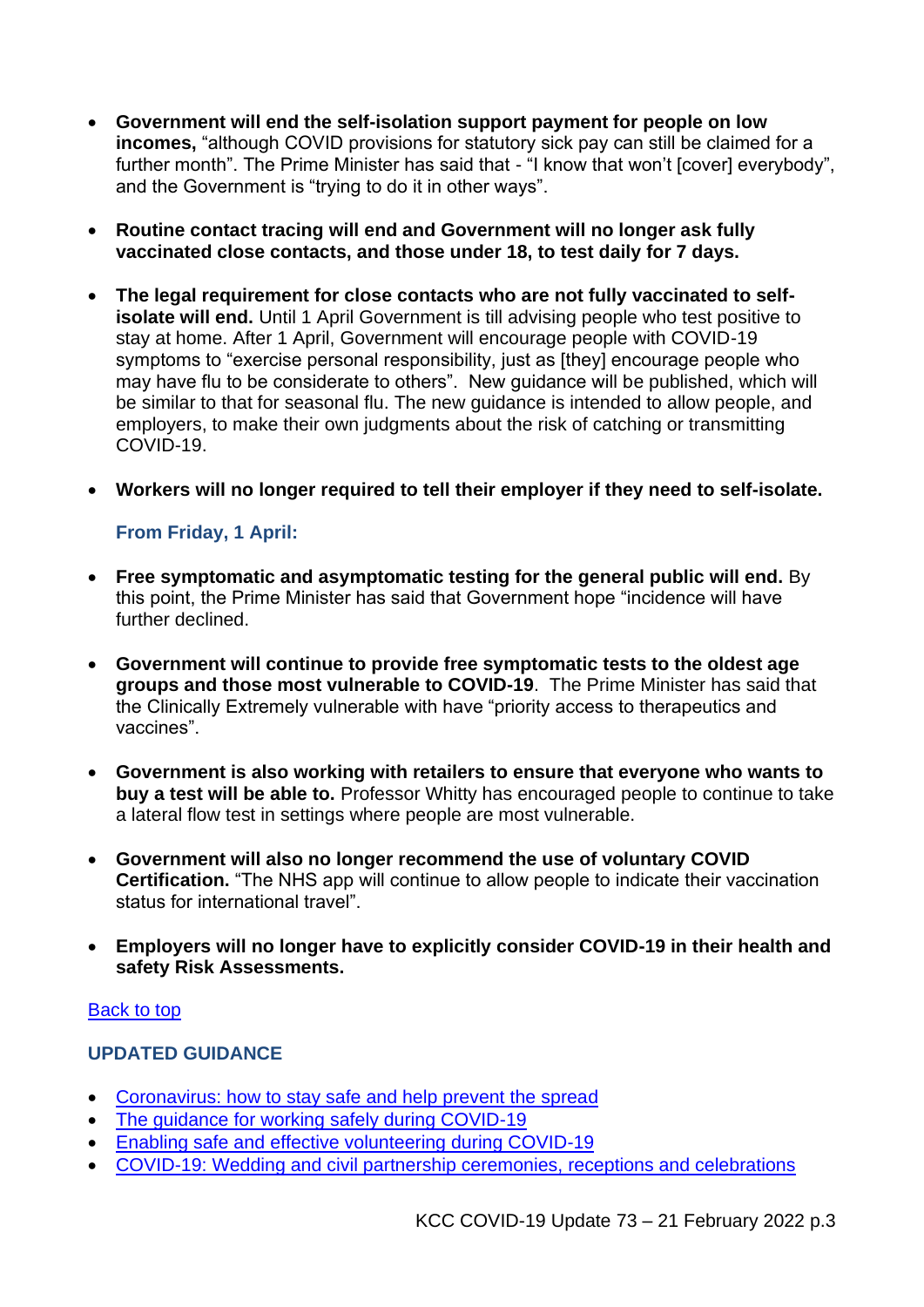- [Guidance on COVID-19 measures for grassroots sport participants, providers and](https://www.gov.uk/government/publications/guidance-on-coronavirus-covid-19-measures-for-grassroots-sport-participants-providers-and-facility-operators)  [facility operators](https://www.gov.uk/government/publications/guidance-on-coronavirus-covid-19-measures-for-grassroots-sport-participants-providers-and-facility-operators)
- [If you need to self-isolate or cannot attend work due to coronavirus](https://www.gov.uk/guidance/if-you-need-to-self-isolate-or-cannot-attend-work-due-to-coronavirus)
- [Actions for schools during the coronavirus outbreak](https://www.gov.uk/government/publications/actions-for-schools-during-the-coronavirus-outbreak)
- [Actions for early years and childcare providers during the COVID-19 outbreak](https://www.gov.uk/government/publications/coronavirus-covid-19-early-years-and-childcare-closures)

# [Back to top](#page-1-1)

# <span id="page-3-0"></span>**UNDERPINNING COVID-19 LEGISLATION**

# • **The Government will also expire all temporary provisions of the Coronavirus Act.**

- The Prime Minister has said that "Of the original 40, 20 have already expired and 16 will expire on 24 March, and the last four relating to innovations in public service will expire six months later after we've made those improvements permanent via other means".
- Of the 20 remaining non-devolved temporary provisions, 16 will expire at midnight on Thursday 24, March. These are:
	- a. Section 2: Emergency registration of nurses and other health and care professionals.
	- b. Section 6: Emergency registration of social workers: England and Wales.
	- c. Section 14: NHS Continuing Healthcare Assessments: England.
	- d. Section 18: Registrations of deaths and still-births.
	- e. Section 19: Confirmatory medical certificate not required for cremations: England and Wales.
	- f. Section 22: Appointment of temporary Judicial Commissioners.
	- g. Section 38: Temporary continuity: education, training and childcare.
	- h. Section 39-41: Statutory Sick Pay: funding of employers' liabilities; power to disapply waiting period limitation; modification of regulation making powers.
	- i. Section 45: NHS pension schemes: suspension of restrictions on return to work: England and Wales.
	- j. Section 50: Power to suspend port operations.
	- k. Section 58: Powers in relation to transportation, storage and disposal of dead bodies.
	- l. Section 75 (2) and (3): Disapplication of limit under section 8 of the Industrial Development Act 1982.
	- m. Section 81: Residential tenancies in England and Wales: protection from eviction.
	- n. Section 82: Business tenancies in England and Wales: protection from forfeiture o.
- The remaining four provisions will be expired within six months. These provisions have enabled innovations in the delivery of public services and the Government is seeking approval to make them permanent through other primary legislation currently before Parliament and due to come into force over the spring and summer. In each case, a final six-month extension is necessary in order to ensure there is no gap in the legislation that enables public service delivery. The relevant provisions are:
	- a. Section 30: has supported coronial services throughout the pandemic in England and Wales by enabling inquests, where COVID-19 is suspected as the cause of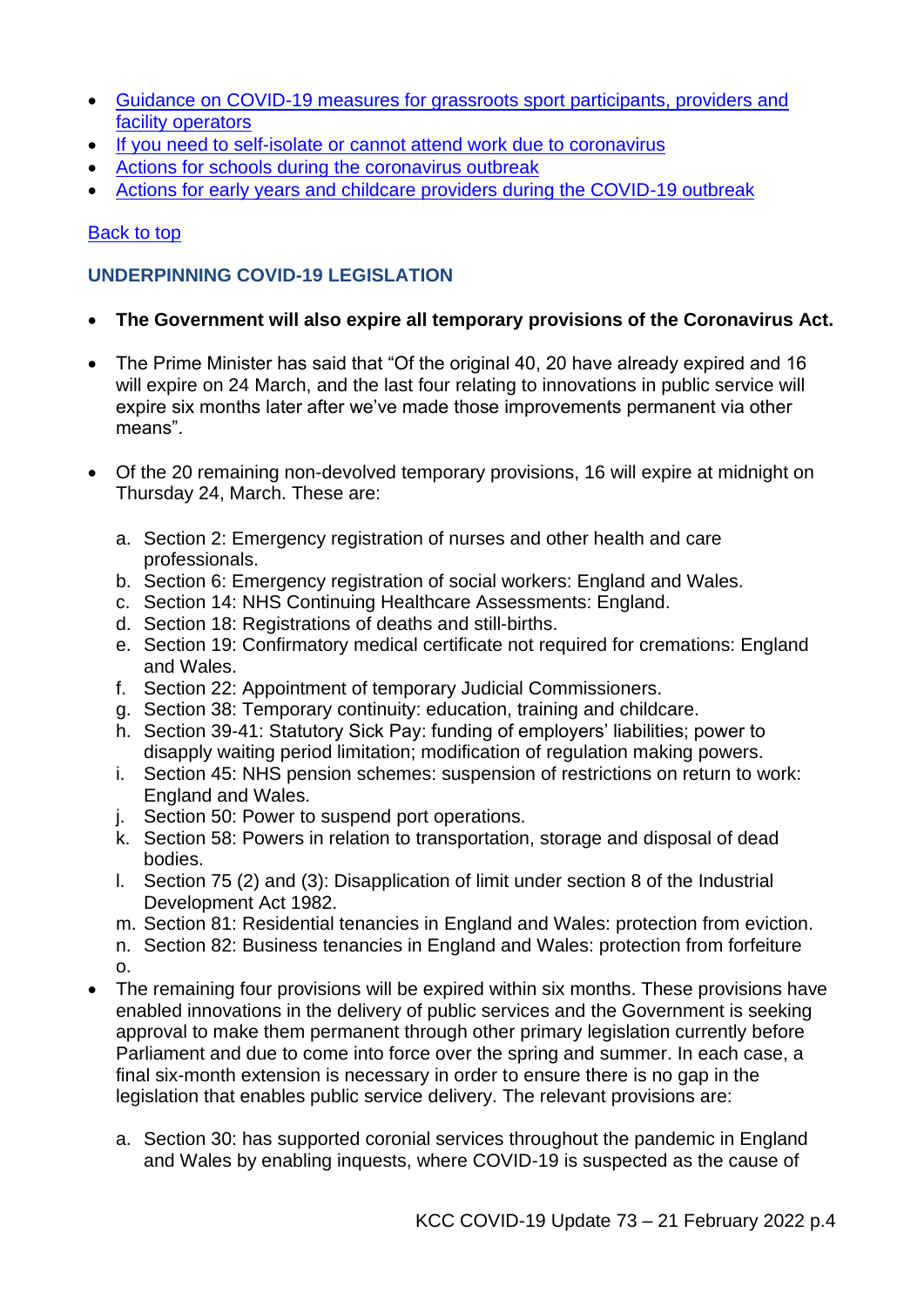death, to take place without a jury, helping reduce pressures and backlogs. This provision will be made permanent via the Judicial Review and Courts Bill.

b. Sections 53 to 55: have allowed thousands of court hearings to take place using audio and video links. Over 12,000 hearings per week have taken place using remote technology across 3,200 virtual courtrooms, helping courts reduce the backlog in cases and bring more people to justice. The provision for remote hearings will be made permanent via the Police, Crime, Sentencing and Courts Bill.

#### **Permanent provisions and devolved governments**

- There are a number of permanent provisions within the Coronavirus Act 2020 which would require new primary legislation in order to repeal. Some of these provisions are still necessary to support the recovery from the pandemic, including:
	- a. Section 11: Indemnity for health service activity: England and Wales. This provision ensures that any gaps in indemnity cover for NHS clinical negligence do not delay or prevent ongoing care. Without this, NHS Resolution would be unable to pay legitimate clinical negligence claims, leaving clinicians exposed to the full cost and patients without compensation.
	- b. Section 75(1): Disapplication of limit under section 8 of the Industrial Development Act 1982 (IDA). This provision ensures that the financial limits set out in section 8 of the IDA do not hinder the allocation of vital Government schemes for businesses such as the Help to Grow scheme, the Automotive Transformation Fund, and the Offshore Wind Manufacturing Investment Scheme (OWMIS).

#### <span id="page-4-0"></span>**[Back to top](#page-1-1)**

# **COVID-19 BOOSTER VACCINATIONS FOR THE OVER-75S & IMMUNO-SUPPRESSED**

- From spring, an additional COVID-19 booster vaccination will be offered to people aged 75 years and over, residents in care homes for older adults, and people aged 12 years and over who are immunosuppressed.
- This will apply from around six months after these groups last COVID-19 vaccination, and the NHS will set out further details in due course.
- The Health Secretary has said that "we know immunity to COVID-19 begins to wane over time. That's why we're offering a spring booster to those people at higher risk of serious COVID-19 to make sure they maintain a high level of protection. It's important that everyone gets their top-up jabs as soon as they're eligible".
- The Joint Committee on Vaccination and Immunisation (JCVI) will keep under review whether the booster programme should be extended to further at-risk groups.

[Further information](https://www.gov.uk/government/news/jcvi-advises-a-spring-covid-19-vaccine-dose-for-the-most-vulnerable)

## [Back to top](#page-1-1)

# <span id="page-4-1"></span>**FUTURE INFECTIONS & VARIANTS**

• The Prime Minister has said that the Scientific Advisory Group for Emergencies (SAGE) has advised that there is "considerable uncertainty about the future path of the pandemic". SAGE say there will be "significant resurgences, they are certain there will be new variants, and it is very possible they will worse than Omicron.